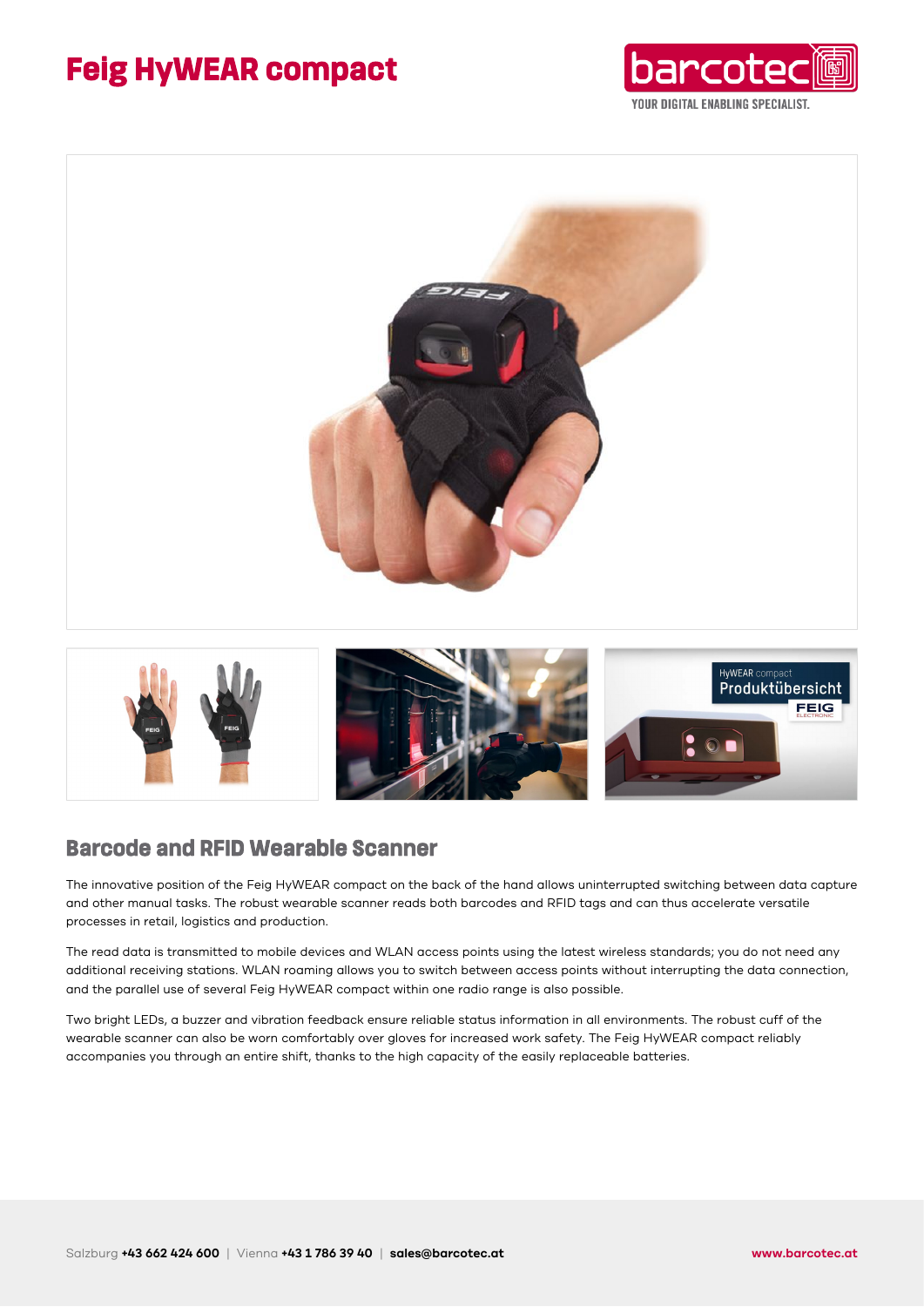# **Feig HyWEAR compact**



### **Features**

**Readable codes**: 1D, 2D, RFID

**Feedback**: LEDs, beeper, vibration

**Connectivity**: Bluetooth, WLAN

**Ambient temperature**: -25 - 55 °C

**Protection**: IP54, drop protection 1.5 m

**Dimensions**: 60 x 50 x 23 mm

**Battery**: 1100 mAh, exchangeable

**Weight**: approx. 70 g

**Sleeve**

## **Optional accessories**

**Battery**

**4-fold charging station**